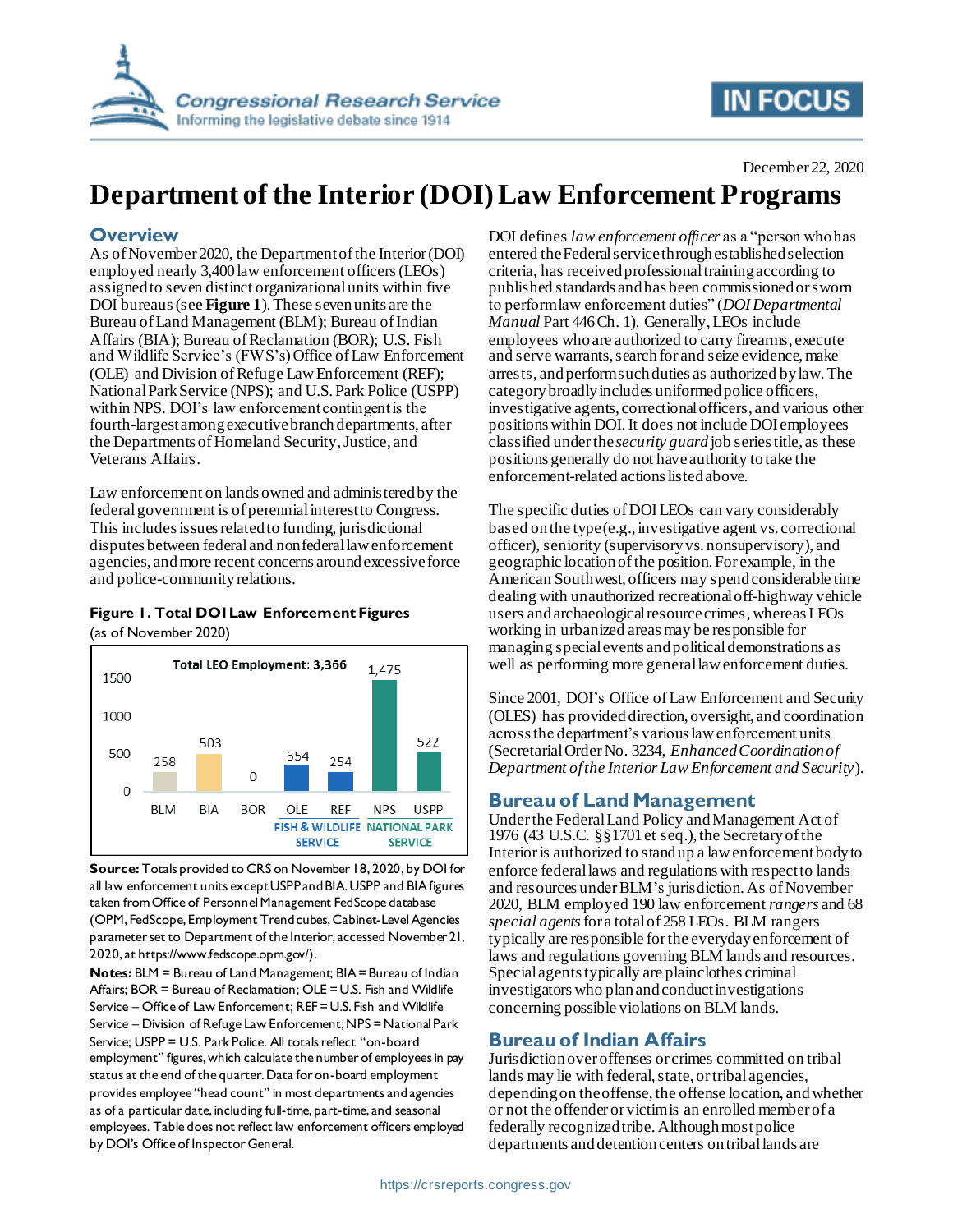administered by tribes under their sovereign authorities, some are operated and administered by the BIA, largely under the authority of the Indian Law Enforcement Reform Act (25 U.S.C. §§2801-2809). As of 2019, roughly 9% of all police departments and 25% of detention centers on tribal lands were administered by the BIA (Bureau of Justice Statistics, *Census of Tribal Law Enforcement*, 2019). Staff in BIA-administered police departments and jails are considered federal employees rather than tribal employees. As of November 2020, BIA employed 177 uniformed *police officers*, 151 *special agents*, and 175 *correctional officers*, for a total of 503 LEOs.

#### **Bureau of Reclamation**

In 2001, Congress provided the Secretary of the Interior with the authority to use law enforcement personnel to provide for the security of dams, facilities, and resources under BOR's jurisdiction (43 U.S.C. §373b). Under this authority, BOR uses other federal, state, or local LEOs via contract or cooperative agreement to oversee and conduct law enforcement activities. The only site that previously employed a full-time law enforcement unit administered directly by BOR was the Hoover Dam office. Known as the Hoover Dam Police Department, the unit was established in the early 1930s and operated under its own separate authority delegated to DOI and the agency from the General Services Administration.In 2017, the unit was dissolved and law enforcement duties for the Hoover Dam were transferred to NPS. As of November 2020, BOR no longer operates a law enforcement unit.

#### **National Park Service**

NPS employees have long had a role in protecting national parklands and enforcing agencyregulations, but they did not have express permission to "maintain law and order and to protect individuals and property within [National Park] System units" until 1976, when Congress passed the General Authorities Act (54 U.S.C. §102701). As of November 2020, NPS employed 33 *special agents*, who oversee criminal investigations as part of the agency's Investigative Services Branch, and 1,293 *park rangers*, who are responsible for everyday law enforcement on NPS lands. Although the title *park ranger* generally refers to a broad range of employee positions within NPS, the ranger figures here reflect only those employees who are specifically authorized to carry out law enforcement duties. NPS also uses seasonal rangers who conduct similar duties to permanent rangers, typically for a period of several months. As of November 2020, NPS employed 149 seasonal LEOs, for a total of 1,475 LEOs; however, this number may be higher during the summer months, when seasonal LEO employment is at its peak.

# **U.S. Park Police**

The USPP is one of the oldest uniformed federal law enforcement units,with its origins dating back to the late 1700s, when they were referred to as *watchmen*and charged with safeguarding public buildings in the nation's capital. Congress formally established the USPP in 1919 (41 Stat. 364) and transferred the USPP to NPS administration in 1924 (43 Stat. 175). The USPP primarily oversees law enforcement on national parklands in Washington, DC; New York City; and San Francisco.

However, USPP jurisdiction generally extends to all NPS parklands nationwide. The USPP also has jurisdictional authority in the surrounding metropolitan areas of the three cities in which it primarily operates, making it one of the few federal law enforcement units that possess both state and federal authority. As of November 2020, USPP employed 522 uniformed *officers*.

# **U.S. Fish and Wildlife Service**

FWS's law enforcement authority is derived from a number of federal wildlife statutes and from the implementation of selected international treaties. Two distinct law enforcement units are responsible for enforcing such federal wildlife laws: the Office of Law Enforcement (OLE) and the Division of Refuge Law Enforcement (REF).

#### **Office of Law Enforcement**

The OLE is responsible for on-the-ground investigations and wildlife inspection across the country. Federal law enforcement of wildlife crime originated with the Lacey Act of 1900 (16 U.S.C. §§3371-3378 and 18 U.S.C. §§42- 43) but has since expanded to include a variety of laws and treaties. As of November 2020, OLE employed 212 *special agents* and 142 *inspectors*, for a total of 354 LEOs. Generally, special agents are plainclothes criminal investigators who enforce federal wildlife laws. Wildlife inspectors oversee wildlife transiting through U.S. ports and identify and intercept illegal wildlife trade.

#### **Division of Refuge Law Enforcement**

The REF is responsible for providing general law enforcement specifically on National Wildlife Refuge System(NWRS)lands.This authority primarily derives from the National Wildlife Refuge System Administration Act of 1966 (16 U.S.C. §668dd(g)).As of November 2020, FWS employed 254 uniformed officers, generally referred to as *federal wildlife officers*, on NWRS lands.

# **Additional DOI Law Enforcement**

In addition to the seven law enforcement units, DOI's Office of the Inspector General (OIG) is vested with law enforcement authority pursuant to the Inspector General Act of 1978, as amended (5 U.S.C. §6(e)(3)). However, LEOs employed by DOI's OIG, which investigate DOI programs and operations, generally are not considered one of DOI's organizational LEO units. According to OPM's Fedscope database, the OIG employed 79 LEOs as of November 2020.

DOI agencies are also generally authorized to designate federal law enforcement personnel to act in areas within their jurisdiction. This includes sharedor supplemental LEO support between DOI agencies, as well as with other federal agencies with appropriate authority. Agencies also regularly cooperate and contract with local sheriff's offices, as well as state and tribal authorities, to provide law enforcement on federal lands and areas within their responsibility or control. Such agreements may allow for certain officers to be cross-deputized to expand jurisdiction and capacity for federal and nonfederal authorities.

**Mark K. DeSantis**, Analyst in Natural Resources Policy